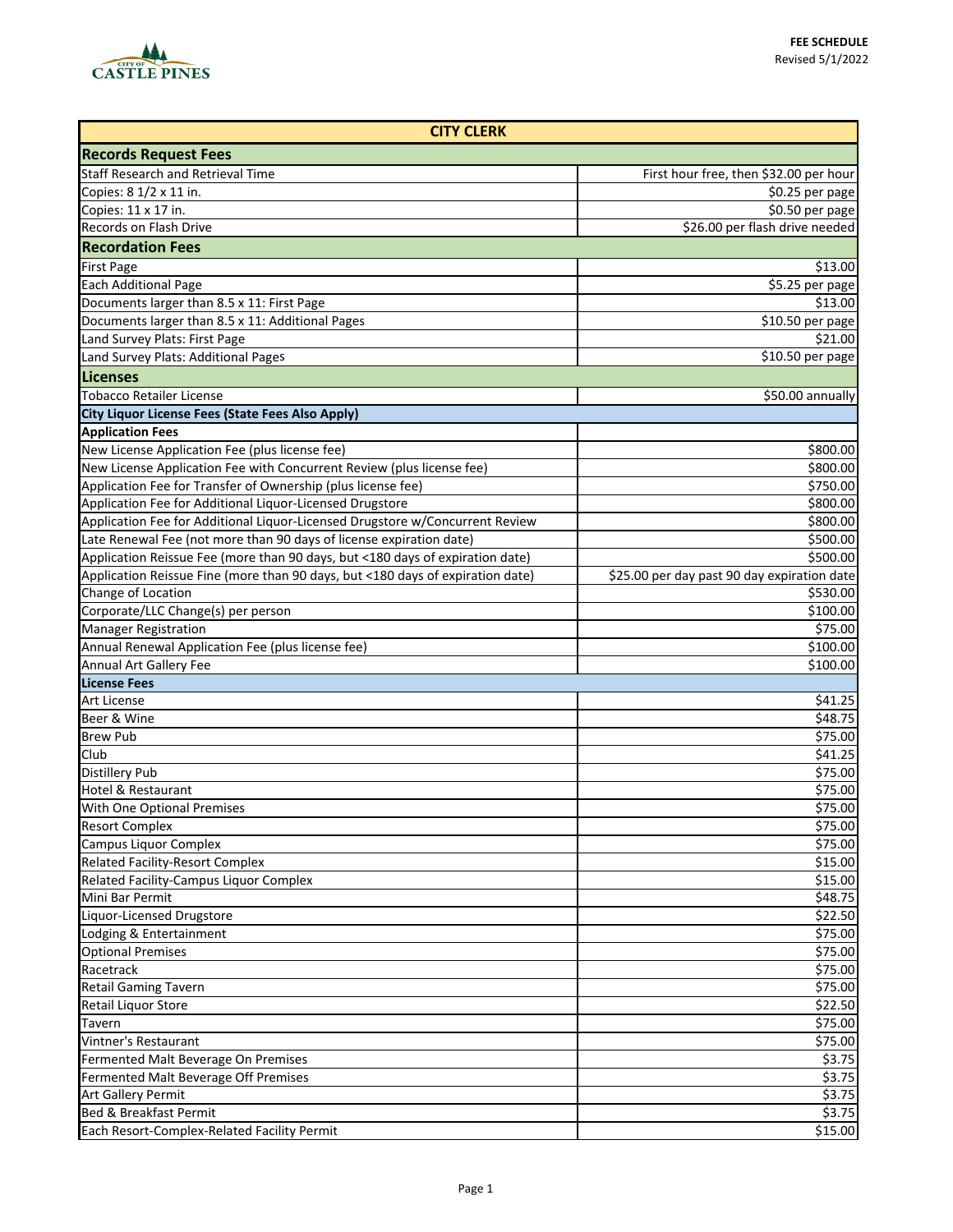

| <b>Special Event Liquor Permit</b>                                        |                               |  |
|---------------------------------------------------------------------------|-------------------------------|--|
| Malt, Vinous, and Spirituous Liquor                                       | \$25.00 per day               |  |
| Fermented Malt Beverage (3.2% Beer)                                       | \$10.00 per day               |  |
| <b>Tastings Permit</b>                                                    | \$37.00                       |  |
| <b>Special Event Permit</b>                                               |                               |  |
| <b>Application Fee</b>                                                    | \$100.00                      |  |
| Required Clean-up Deposit                                                 | \$500.00                      |  |
| <b>Park Fees</b>                                                          |                               |  |
| <b>Pavilion Deposit</b>                                                   | \$100.00 per pavilion         |  |
| Permit Change Fee (change of date or time for a permit already issued)    | \$10.00 per occurrence        |  |
| <b>Small Pavilion Rental (Pavilion #2 or Pavilion #3)</b>                 |                               |  |
| Resident                                                                  | \$16.00 per hour              |  |
| Non-Resident                                                              | \$32.00 per hour              |  |
| Large Pavilion Rental (Pavilion #1)                                       |                               |  |
| Resident                                                                  | \$21.00 per hour              |  |
| Non-Resident                                                              | \$42.00 per hour              |  |
| <b>Turf Field Rental</b>                                                  |                               |  |
| <b>Half Field</b>                                                         | \$21.00 per hour              |  |
| <b>Full Field</b>                                                         | \$42.00 per hour              |  |
| Non-Resident Team Participant                                             | \$10.00 per person per season |  |
| Turf Field Clean Up Fee (assessed when trash/water bottles left on field) | \$53.00 per occurrence        |  |
| <b>Other Fees</b>                                                         |                               |  |
| <b>Certification of Documents</b>                                         | \$5.00 per document           |  |
| Certification of Transcript                                               | \$5.00 + \$1.00 per page      |  |
| Copies: 8 1/2 x 11 in.                                                    | \$0.25 per page               |  |
| Copies: 11 x 17 in.                                                       | $\overline{50.50}$ per page   |  |

| <b>MUNICIPAL COURT</b>                         |                                         |
|------------------------------------------------|-----------------------------------------|
| <b>Bench Warrant</b>                           | \$50.00 + costs incurred                |
| <b>Court Costs</b>                             | \$35.00                                 |
| <b>Jury Trial</b>                              | \$50.00                                 |
| Mileage                                        | Rate set by Municipal Judge             |
| Court Cost Surcharge                           | \$10.00                                 |
| Probationary or other services                 | \$20.00 per month                       |
| Jail Costs                                     | Actual per day cost charged to the City |
| Late Fee/Time Payment Fee                      | \$25.00                                 |
| <b>Stay of Execution</b>                       | \$25.00                                 |
| <b>Delinquent Payment Collections Fee</b>      | added 25% of Citation                   |
| Default on Outstanding Judgements and Warrants | \$30.00                                 |
| Appeal to the Douglas County District Court    |                                         |
| Transcript deposit for trial                   | \$150.00                                |
| Trial by jury                                  | \$200.00                                |

| <b>FINANCE</b>                                          |                      |
|---------------------------------------------------------|----------------------|
| Insufficient Check Fee                                  | \$25.00              |
| <b>Credit Card Fee</b>                                  | 2.95% of transaction |
| <b>Business License</b>                                 | \$25.00 biennially   |
| Late Penalty: Paid between January 1 and January 31     | \$10.00              |
| Late Penalty: Paid between February 1 and February 28   | \$20.00              |
| Late Penalty: Paid after March 1                        | \$30.00              |
| Administrative Fee for Filing Sales Tax Return on Paper | \$25.00              |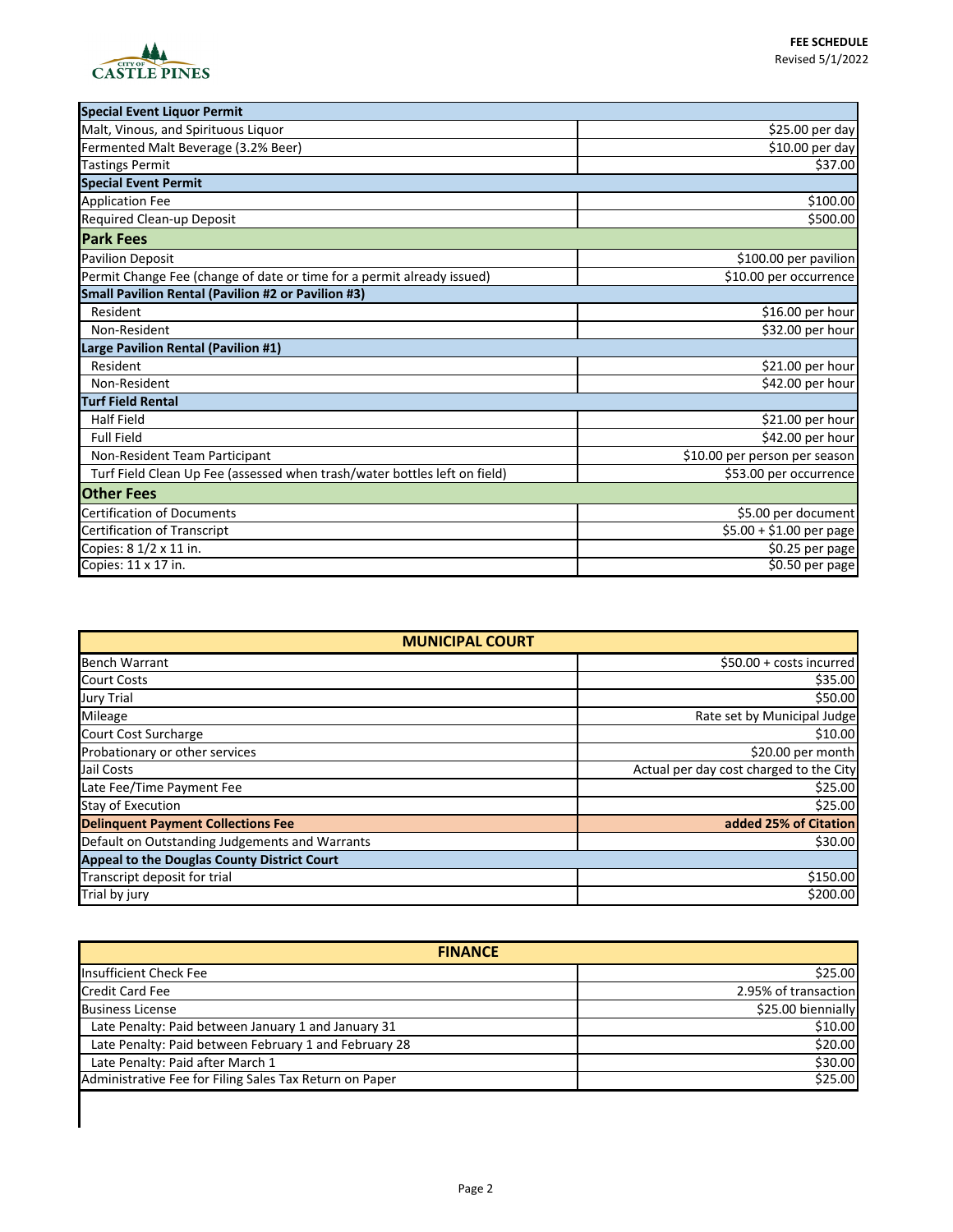

| <b>BUILDING</b>                                                       |                                                     |
|-----------------------------------------------------------------------|-----------------------------------------------------|
| <b>Contractor Licenses</b>                                            |                                                     |
| Class A: Contractor                                                   | \$125.00 annually                                   |
| Class B: General Contractor                                           | \$125.00 annually                                   |
| Class C: Basement/Remodels                                            | \$125.00 annually                                   |
| Class D-1: Roofing Contractor                                         | \$75.00 annually                                    |
| Class D-2: Single Trade Contractor                                    | \$50.00 annually                                    |
| Class E: Electrical                                                   | \$0.00                                              |
| Class F: Plumbing                                                     | \$50.00 annually                                    |
| Class G: Mechanical/HVAC                                              | \$75.00 annually                                    |
| Class H: Asphalt Paving Contractor                                    | \$75.00 annually                                    |
| Class I: Concrete and Form                                            | $\overline{$}$ \$75.00 annually                     |
| Class J: Demolition                                                   | \$75.00 annually                                    |
| Class K: Excavating                                                   | \$75.00 annually                                    |
| Class L: Utility Contractor                                           | \$75.00 annually                                    |
| <b>Building Permit Fees</b>                                           |                                                     |
| \$1.00 to \$500.00                                                    | \$23.50                                             |
|                                                                       | \$23.50 for the first \$500.00 plus \$3.05 for each |
|                                                                       | additional \$100.00 or fraction thereof, up to      |
| \$501.00 to \$2,000.00                                                | and including \$2,000.00                            |
|                                                                       | \$69.25 for the first \$2,000.00 plus \$14.00 for   |
|                                                                       | each additional \$1,000.00 or fraction thereof,     |
| \$2,001.00 to \$25,000.00                                             | up to and including \$25,000.00                     |
|                                                                       | \$391.25 for the first \$25,000.00 plus \$10.10 for |
|                                                                       | each additional \$1,000.00 or fraction thereof,     |
| \$25,001.00 to \$50,000.00                                            | up to and including \$50,000.00                     |
|                                                                       | \$643.75 for the first \$50,000.00 plus \$7.00 for  |
|                                                                       | each additional \$1,000.00 or fraction thereof,     |
| \$50,001.00 to \$100,000.00                                           | up to and including \$100,000.00                    |
|                                                                       | \$993.75 for the first \$100,000.00 plus \$5.60 for |
|                                                                       | each additional \$1,000.00 or fraction thereof,     |
| \$100,001.00 to \$500,000.00                                          | up to and including \$100,000.00                    |
|                                                                       | \$3,233.75 for the first \$500,000.00 plus \$4.75   |
|                                                                       | for each additional \$1,000.00 or fraction          |
| \$500,001.00 to \$1,000,000.00                                        | thereof, up to and including \$1,000,000.00         |
|                                                                       | \$5,608.75 for the first \$1,000,000.00 plus        |
|                                                                       | \$3.65 for each additional \$1,000.00 or fraction   |
| $$1,000,001.00$ and up                                                | thereof                                             |
| <b>Electrical Permit Fees</b>                                         |                                                     |
| <b>Other Building Fees</b>                                            |                                                     |
| Plan Review Fee                                                       | 65% of total building permit fee                    |
| Inspections outside normal business hours                             | \$50.00 per hour                                    |
| <b>Reinspection Fees</b>                                              | \$50.00 per hour                                    |
| Inspections where no fee is specifically indicated (minimum 1/2 hour) | \$50.00 per hour                                    |
| Additional plan review required by changes, additions or revisions    | \$50.00 per hour                                    |
|                                                                       |                                                     |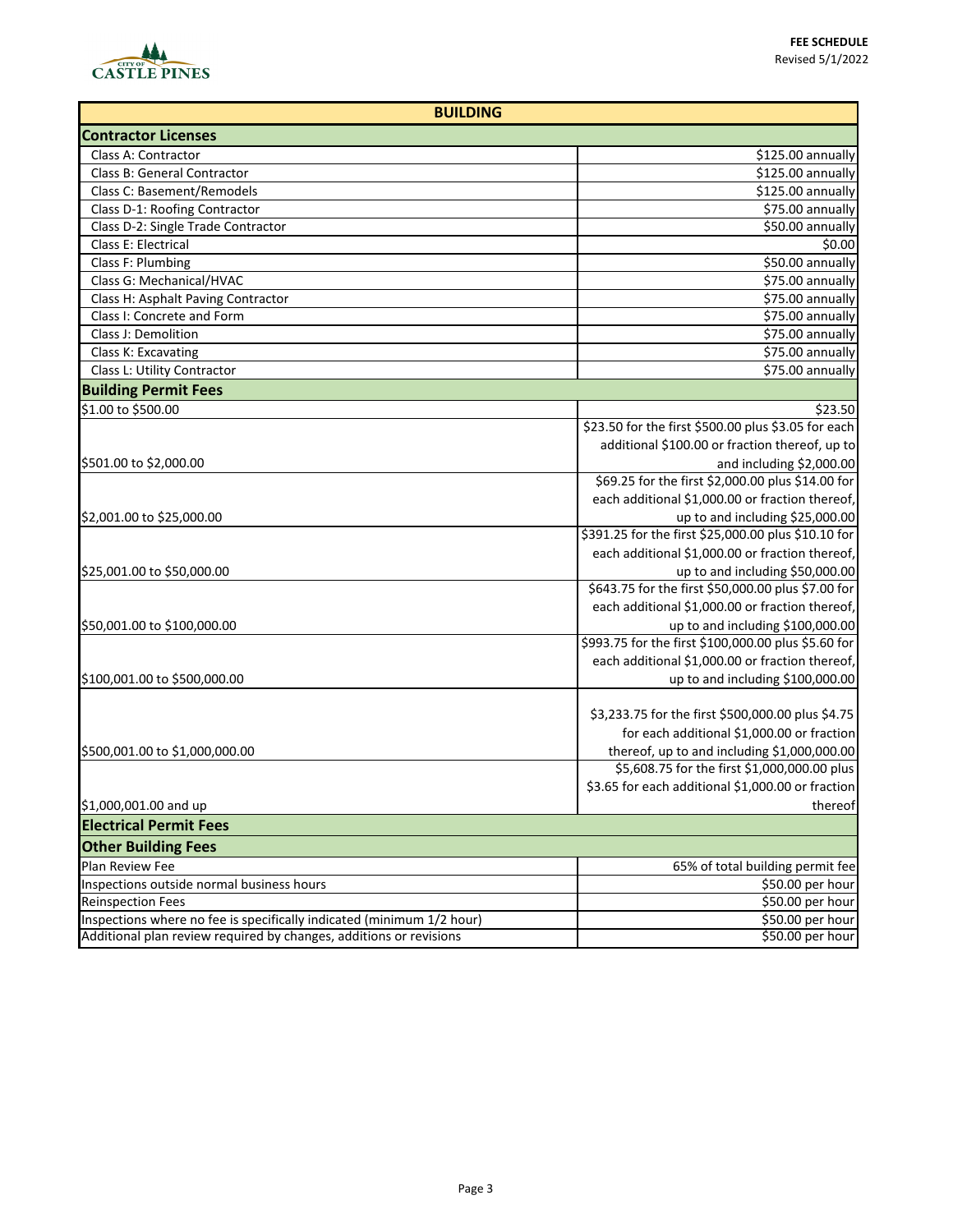

| <b>PUBLIC WORKS</b>                                                   |                                            |
|-----------------------------------------------------------------------|--------------------------------------------|
| <b>Right-of-Way Permits</b>                                           |                                            |
| <b>Engineering Review</b>                                             | Actual Cost of Engineering Review plus 10% |
| <b>Inspection Fee</b>                                                 | Actual Cost of Inspection plus 10%         |
| Initial and/or Final Acceptance Inspections for Public Improvements   | \$80.00/hour                               |
| Temporary Dumpster Placement - initial 90 days                        | \$320                                      |
| Temporary Dumpster Placement - 30 day extension                       | \$160                                      |
| Temporary Storage Pod Placement - initial 30 days                     | \$160                                      |
| Temporary Storage Pod Placement - 30 day extension                    | \$80                                       |
| <b>Temporary Access Permit</b>                                        | \$95.00                                    |
| Base Fee STO/SAN/WAT/PHO/FO/Trench Drain/TV/GAS/ELEC/CONDUIT          | \$70.00                                    |
| Pipe/cable 0.5"-8"                                                    | \$0.25 LF                                  |
| Pipe/cable 8.25"-16"                                                  | \$0.35 LF                                  |
| Pipe/cable 16.25"-24"                                                 | \$0.55 LF                                  |
| Pipe/cable 25"-42"                                                    | \$0.95 LF                                  |
| Pipe/cable 43" and larger                                             | \$1.20 LF                                  |
| <b>Street Cut</b>                                                     |                                            |
| Paved Road                                                            | \$6.40 SF                                  |
| Gravel                                                                | \$2.50 SF                                  |
|                                                                       |                                            |
| GESC Compliance (applicable to any street cut or disturbance > 36 LF) | \$160.00 each                              |
| Boring/jacking/tunneling                                              | \$95.00 each                               |
| <b>Street/Road Construction</b>                                       |                                            |
| Base Fee (subgrade/base cource/surface)                               | \$105.00 each                              |
| Subgrade per square yard                                              | \$0.15 SY                                  |
| Base course per square yard                                           | \$0.15 SY                                  |
| Surface per square yard                                               | \$0.15 SY                                  |
| <b>Cross Pans</b>                                                     |                                            |
| First Cross Pan                                                       | \$65.00                                    |
| <b>Additional Cross Pans</b>                                          | \$35.00                                    |
| Sidewalk/Curb & Gutter/Handicap Ramp                                  |                                            |
| <b>Base Fee</b>                                                       | \$65.00                                    |
| Curb & Gutter Without Sidewalk                                        | \$0.15 LF                                  |
| Sidewak With Integral Curb & Gutter                                   | \$0.15 LF                                  |
| Sidewalk Without Curb & Gutter                                        | \$0.15 LF                                  |
| Sidewalk Chase Drain (no base fee)                                    | \$55.00                                    |
| Handicap Ramp (no base fee)                                           | \$55.00                                    |
| Sidewalk Closure                                                      | \$195.00                                   |
| <b>Valley Pan or Trickle Channel</b>                                  |                                            |
| <b>Base Fee</b>                                                       | \$60.00                                    |
| Valley Pan                                                            | \$0.15 LF                                  |
| Concrete Trickle Channel                                              | \$0.20 LF                                  |
| <b>Pipe Culvert or Precast Box</b>                                    |                                            |
| <b>Base Fee</b>                                                       | \$70.00                                    |
| 36" or smaller                                                        | \$70.00                                    |
| > 36"                                                                 | \$1.10 LF plus Base Fee                    |
| <b>Cast-in-Lace Storm Sewer Vaults/Inlets or Junction Boxes</b>       |                                            |
| 6' or smaller                                                         | \$95.00                                    |
| 6' or larger                                                          | $$185.00$ each                             |
| <b>Landscape/Retaining Walls</b>                                      |                                            |
| <b>Base Fee</b>                                                       | \$70.00                                    |
| Landscape Plus Square Yards                                           | \$0.15 LF                                  |
| Retaining Walls > 4' in height                                        | \$0.15 face sq ft                          |
| Porous Landscape/Sand Filters                                         | \$60.00 per basin                          |
| > 10 Square Yards                                                     | plus \$0.15 sq yd                          |
| <b>Rip-Rap Erosion Protection</b>                                     |                                            |
| <b>Base Fee</b>                                                       | \$70.00                                    |
| Rip-Rap Plus Cubic Yard                                               | \$0.25 CY                                  |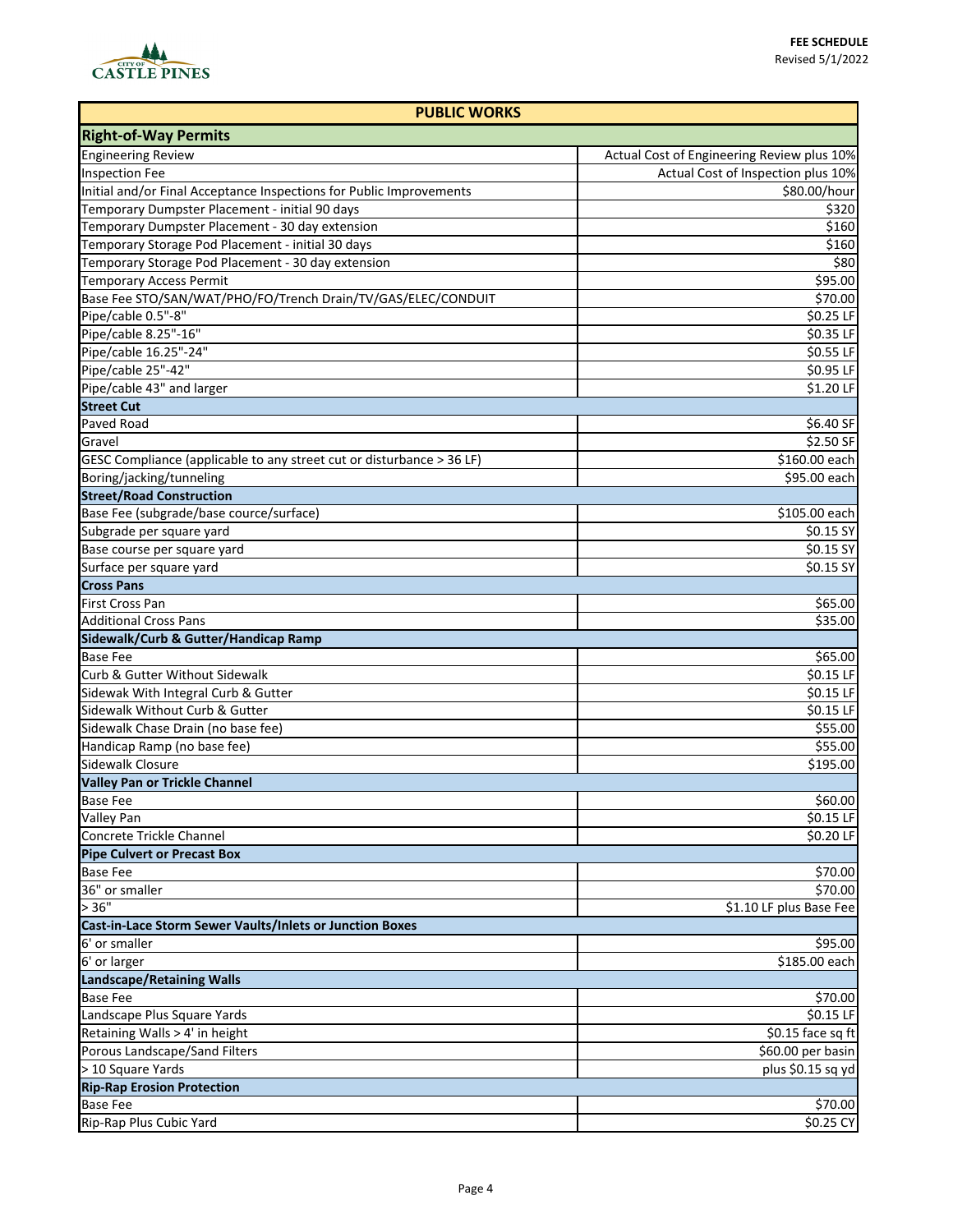

| Rip-Rap Plus Tonnage                               | \$0.20 per ton                                |  |
|----------------------------------------------------|-----------------------------------------------|--|
| Fore Bay                                           | \$0.15 sq yd                                  |  |
| Micro Pool                                         | \$60.00                                       |  |
| Vehicle Tracting Control Pad                       | \$60.00                                       |  |
| VTC With Wheel Wash                                | \$95.00                                       |  |
| <b>Miscellaneous</b>                               |                                               |  |
| <b>Utility Handhole/Pull Box</b>                   | \$45.00 each                                  |  |
| Manhole (San/Storm)                                | \$65.00 each                                  |  |
| Bridge/Cast-In-Lace Box Culvert                    | \$615.00 each                                 |  |
| Traffic Signal (per location)                      | \$615.00 each                                 |  |
| Base Fee (per project)                             | \$60.00 each                                  |  |
| <b>Traffic Sign</b>                                | \$1540.00 each                                |  |
| <b>Traffic Control</b>                             | \$230.00 per week                             |  |
| <b>Warranty Work Repairs</b>                       | eliminate - not used                          |  |
| Minimum Permit Fee                                 | \$250.00                                      |  |
| Subsequent Permits After 60 Days                   | $$250.00 + item cost$                         |  |
| Reinstatement Fee After Stop Work Order            | \$740.00 minimum                              |  |
| Working Without City-Issued Permit                 | \$740.00 minimum                              |  |
| <b>GESC Permits</b>                                |                                               |  |
| <b>Permit Fee</b>                                  | \$300.00 plus \$32.00 per acre of disturbance |  |
| Low Impact GESC Permit Fee plus Engineering Review | \$300.00                                      |  |
| <b>Renewal of Permit</b>                           | \$125.00                                      |  |
| <b>Transfer of Permit</b>                          | \$125.00                                      |  |
| Working Without City-Issued Permit                 | 3x the permit fee                             |  |
| Re-Inspection Fee                                  | \$95.00 per inspection                        |  |
| <b>GESC Modification</b>                           | \$270.00 plus \$32.00 per acre of disturbance |  |
| <b>Engineering Review</b>                          | Actual Cost of Engineering Review plus 10%    |  |
| <b>Annual Inspection Fee</b>                       | \$1,470.00                                    |  |

| <b>COMMUNITY DEVELOPMENT</b>                |                                    |
|---------------------------------------------|------------------------------------|
| Zoning Verification Letter                  | \$50.00                            |
| <b>Development Review Fees</b>              |                                    |
| Non-Residential                             | \$5,000.00                         |
| Residential                                 | \$5,000 plus \$130 per building    |
| <b>Major Revision</b>                       | \$5,000 plus \$130 per building    |
| <b>Minor Revision</b>                       | \$1,600.00                         |
| <b>MInor Modification</b>                   | \$1,600.00                         |
| <b>Approval Extension</b>                   | \$80.00                            |
| <b>Use By Special Review</b>                |                                    |
| Residential                                 | \$1,280.00                         |
| 0-40 acres                                  | \$5,000.00                         |
| 41-100 acres                                | \$5,000.00 plus \$32.00 per acre   |
| $101+$ acres                                | \$8,200.00 plus \$16.00 per acre   |
| Multi-Family                                | Base Fee plus \$65.00 per building |
| Administrative Amendment - No Plan Required | \$290.00                           |
| Administrative Amendment - Plan Required    | \$750.00                           |
| <b>Adminstrative Horse Boarding</b>         | \$175.00                           |
| Landfill/Mining                             |                                    |
| 0-42 acres                                  | \$2,000.00                         |
| 43-100 acres                                | \$2,000.00 plus \$48.00 per acre   |
| 101-320 acres                               | \$6,800.00 plus \$42.00 per acre   |
| 321-640 acres                               | \$20,240.00 plus \$32.00 per acre  |
| 641-1000 acres                              | \$40,720.00 plus \$26.00 per acre  |
| $1001+$ acres                               | \$66,720.00 plus \$21.00 per acre  |
| Landfill Mining Amendment                   | \$830.00                           |
| <b>Exemption/Borrow Site</b>                | \$830.00                           |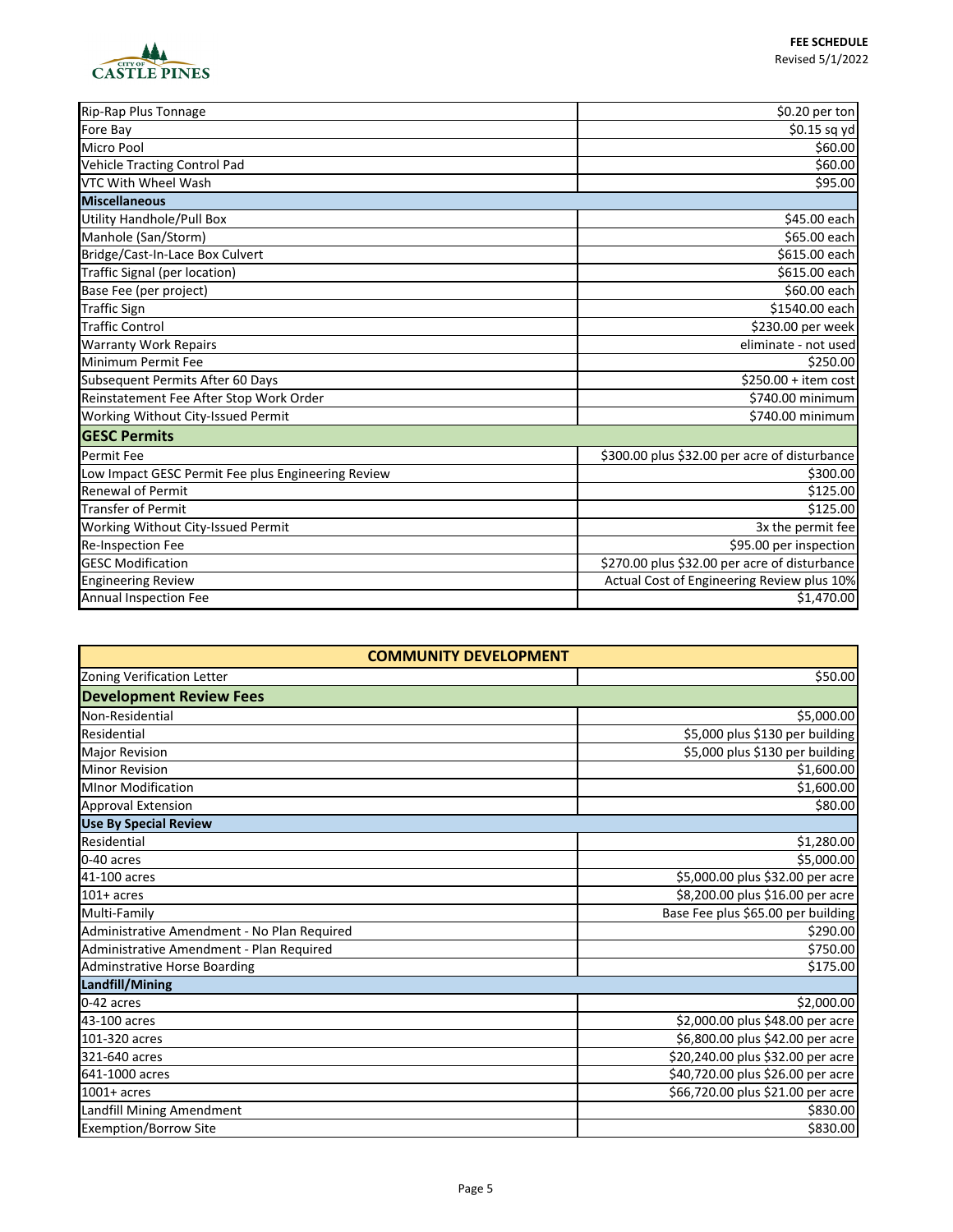## **FEE SCHEDULE** Revised 5/1/2022



| <b>Rezoning</b>                                                        |                                        |
|------------------------------------------------------------------------|----------------------------------------|
| <b>Planned Development</b>                                             |                                        |
| 0-20 acres                                                             | \$5,200.00                             |
| 21-40 acres                                                            | \$5,200.00 plus \$53.00 per acre       |
| 41-160 acres                                                           | \$7,320.00 plus \$53.00 per acre       |
| 161-350 acres                                                          | \$15,800.00 plus \$53.00 per acre      |
| $351+$ acres                                                           | \$34,350.00 plus \$21.00 per acre      |
| <b>Administrative Amendment</b>                                        | \$345.00                               |
| Major Amendment                                                        | \$2,420.00                             |
| Waiver                                                                 | \$370.00                               |
| All Other Zone Districts                                               |                                        |
| 0-10 acres                                                             | \$3,200.00                             |
| 11-40 acres                                                            | \$3,200.00 plus \$53.00 per acre       |
| 41-160 acres                                                           | \$5,200.00 plus \$53.00 per acre       |
|                                                                        | \$13,680.00 plus \$53.00 per acre      |
| 161-350 acres                                                          |                                        |
| $351+$ acres                                                           | \$32,230.00 plus \$21.00 per acre      |
| <b>Service Plan</b>                                                    |                                        |
| <b>Application Fee</b>                                                 | \$1,600.00                             |
| Planning Review Fee                                                    | \$3,700.00                             |
| Consultant Review (as required)                                        | \$3,200.00                             |
| Plan Amendments                                                        | \$1,600.00                             |
| Clerk & Recorder Fee for New                                           | Set by State Statute                   |
| Clerk & Recorder Fee for Amendment                                     | Set by State Statute                   |
| <b>Subdivision</b>                                                     |                                        |
| Sketch Plan                                                            |                                        |
| $1-10$ lots                                                            | \$1,300.00                             |
| 11-50 lots                                                             | \$1,330.00 plus \$100.00 per lot       |
| 51-500 lots                                                            | \$6,630.00 plus \$15.00 per lot        |
| 501+ lots                                                              | \$14,630.00 plus \$3.00 per lot        |
| <b>Preliminary Plan</b>                                                |                                        |
| 1-500 lots                                                             | \$2,400.00                             |
| 501-2000 lots                                                          | \$2,400.00 plus \$5.00 per lot         |
| 2001+ lots                                                             | \$12,400.00 plus \$1.00 per lot        |
| Combined Preliminary/Final                                             |                                        |
| 1-500 lots                                                             | \$3,700.00                             |
| $500+$ lots                                                            | \$3,700.00 plus \$2.00 per lot         |
| Final Plat/Replat - Non-Administrative                                 | \$1,450.00                             |
| Replat/Lot Line Vacation/Ratification-Adm/Building Envelope Adjustment | \$370.00                               |
| Road Vacation/Plat Vacation                                            | $\overline{$}2,100.00$                 |
| Minor Development                                                      | \$2,700.00                             |
| SB 35 Exemption                                                        | \$1,050.00                             |
| <b>Plat Correction</b>                                                 | \$410.00                               |
| <b>Time Extension</b>                                                  |                                        |
| Sketch/Preliminary                                                     | \$160.00                               |
| Recordation                                                            | \$80.00                                |
| <b>Assessor Mapping Fee</b>                                            | \$105.00 plus \$10.00 per lot affected |
| Development Agreement/Vested Property Rights                           | \$1,050.00                             |
|                                                                        |                                        |
| Location & Extent                                                      | \$2,100.00                             |
| Master Plan Amendment                                                  | \$1,500.00                             |
| Seasonal Use Permit                                                    | \$160.00                               |
| Variance Appeal                                                        | \$400.00                               |
| Zoning Code Amendment                                                  | \$420.00                               |
| Zoning Review for Building Permit                                      | \$50.00                                |
| 1041                                                                   |                                        |
| Review                                                                 | \$720.00                               |
| Waiver                                                                 | \$410.00                               |
| Sign Permit                                                            | \$50.00 plus \$1.00 per square foot    |
| Home Occupation - Class 2 Permit                                       | \$85.00                                |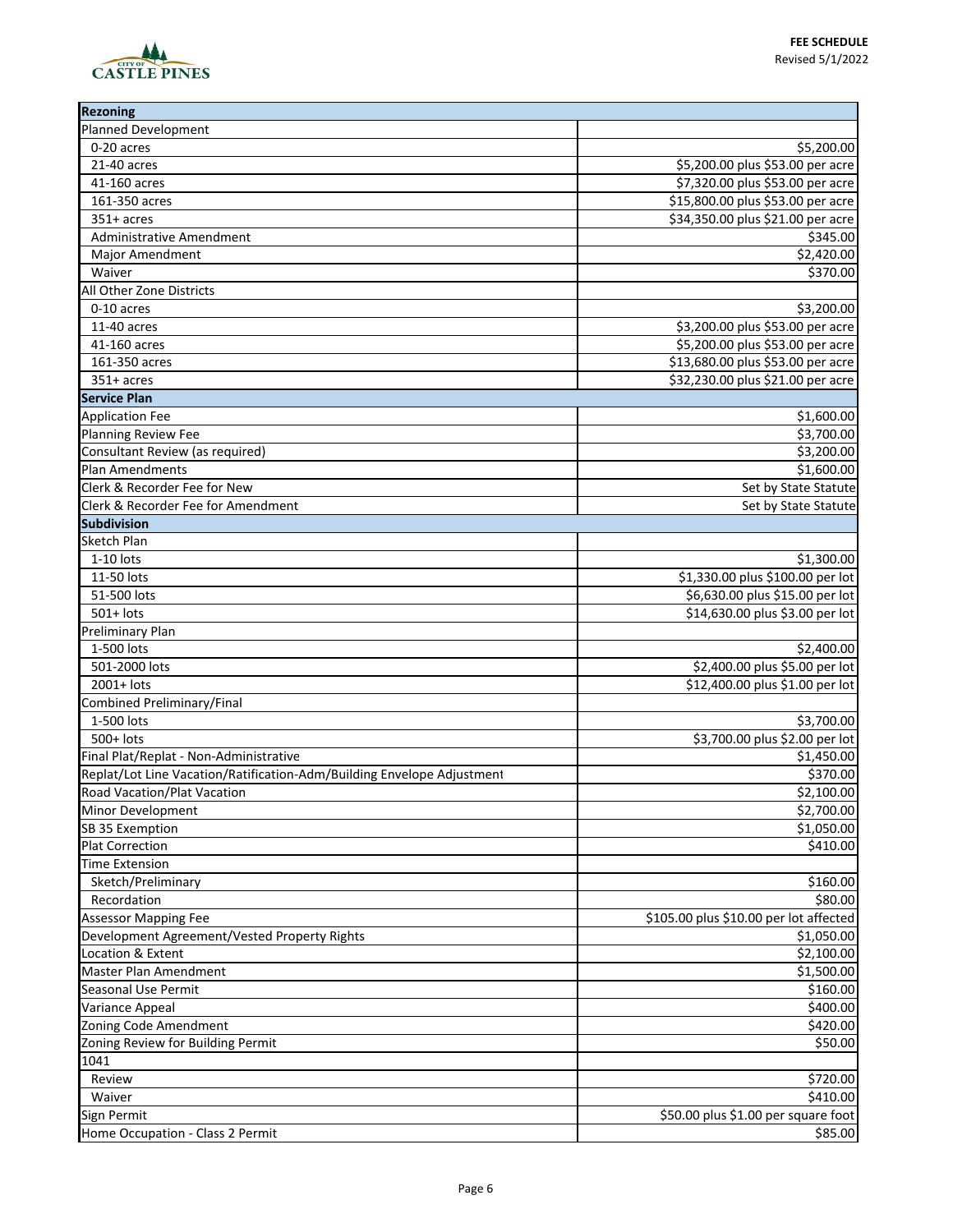

| <b>Estate Sale Permit</b>                                                         | \$50.00                              |
|-----------------------------------------------------------------------------------|--------------------------------------|
| Zoning Code Enforcement Violations                                                | Not to exceed \$100.00 per violation |
| <b>Engineering Fees</b>                                                           |                                      |
| Zoning                                                                            |                                      |
| < 5 acres                                                                         | \$7,630.00                           |
| $\geq$ 5 acres and < 25 acres                                                     | \$10,620.00                          |
| $\geq$ 25 acres                                                                   | \$15,610.00                          |
| Sketch Plan                                                                       |                                      |
| < 5 acres                                                                         | \$2,930.00                           |
| $\geq$ 5 acres and < 25 acres                                                     | \$5,870.00                           |
| $\geq$ 25 acres                                                                   | \$8,800.00                           |
| Prelimiary Plan                                                                   |                                      |
| < 5 acres                                                                         | \$2,930.00                           |
| $\geq$ 5 acres and < 25 acres                                                     | \$5,870.00                           |
| $\geq$ 25 acres                                                                   | \$8,800.00                           |
| Final Plat +                                                                      |                                      |
| < 5 acres                                                                         | \$5,870.00                           |
| $\geq$ 5 acres and < 25 acres                                                     | \$6,800.00                           |
| $\geq$ 25 acres                                                                   | \$8,800.00                           |
| Minor Development Plan                                                            |                                      |
| < 5 acres                                                                         | \$5,870.00                           |
| $\geq$ 5 acres and < 25 acres                                                     | \$6,800.00                           |
| $\geq$ 25 acres                                                                   | \$8,800.00                           |
| Site Improvement Plan Non-Residential & Major Revisions to Site Plan              |                                      |
| < 5 acres                                                                         | \$3,520.00                           |
| $\geq$ 5 acres and < 25 acres                                                     | \$6,450.00                           |
| $\geq$ 25 acres                                                                   | \$11,150.00                          |
| Site Improvement Plan Non-Residential Pad Site (part of a larger approved SIP)    | \$1,760.00                           |
| Site Plan Residential & Major Revisions to Site Plan                              |                                      |
| $\overline{5}$ acres                                                              | \$3,520.00                           |
| $\geq$ 5 acres and < 25 acres                                                     | \$6,450.00                           |
| $\geq$ 25 acres                                                                   | \$11,150.00                          |
| Use by Special Review                                                             |                                      |
| < 5 acres                                                                         | \$3,520.00                           |
| $\geq$ 5 acres and < 25 acres                                                     | \$6,450.00                           |
| $\geq$ 25 acres                                                                   | \$11,150.00                          |
| Planned Development Administrative Amendment                                      |                                      |
| Replat/Lot Line (Administrative Amendment)                                        | \$460.00                             |
| Site Improvement Plan Minor Revision                                              | \$350.00                             |
| Site Improvement Plan Minor Modification                                          | \$460.00                             |
| Service Plan (Special District)                                                   | \$230.00                             |
| Right-of-Way Dedication (Public)                                                  | \$750.00                             |
| Right-of-Way Vacation                                                             | \$230.00                             |
| Minor Adjustment to Existing Right-of-Way                                         | \$2,810.00                           |
| Dedication of Drainage Easement                                                   | \$230.00                             |
| Vacation of Access or Drainage Easements                                          | \$230.00                             |
| Vacation of Other Easements (may be used for access or drainage easements if part |                                      |
| of a larger project)                                                              | \$1,170.00                           |
| <b>SB35 Exemption</b>                                                             | \$460.00                             |
| Location and Extent                                                               | \$1,400.00                           |
| Rural Site Improvement Plan                                                       | \$1,170.00                           |
| Minimum Review Fee                                                                | \$2,340.00                           |
| <b>Construction Plan Reviews</b>                                                  |                                      |
| <b>Street/Storm Construction Plans</b>                                            |                                      |
| < 5 acres                                                                         | \$1,870.00                           |
| $\geq$ 5 acres and < 25 acres                                                     | \$2,340.00                           |
| $\geq$ 25 acres                                                                   | \$2,810.00                           |
| District Roadway Construction Plan Review                                         | \$820.00 plus 66(Y) 1/2              |